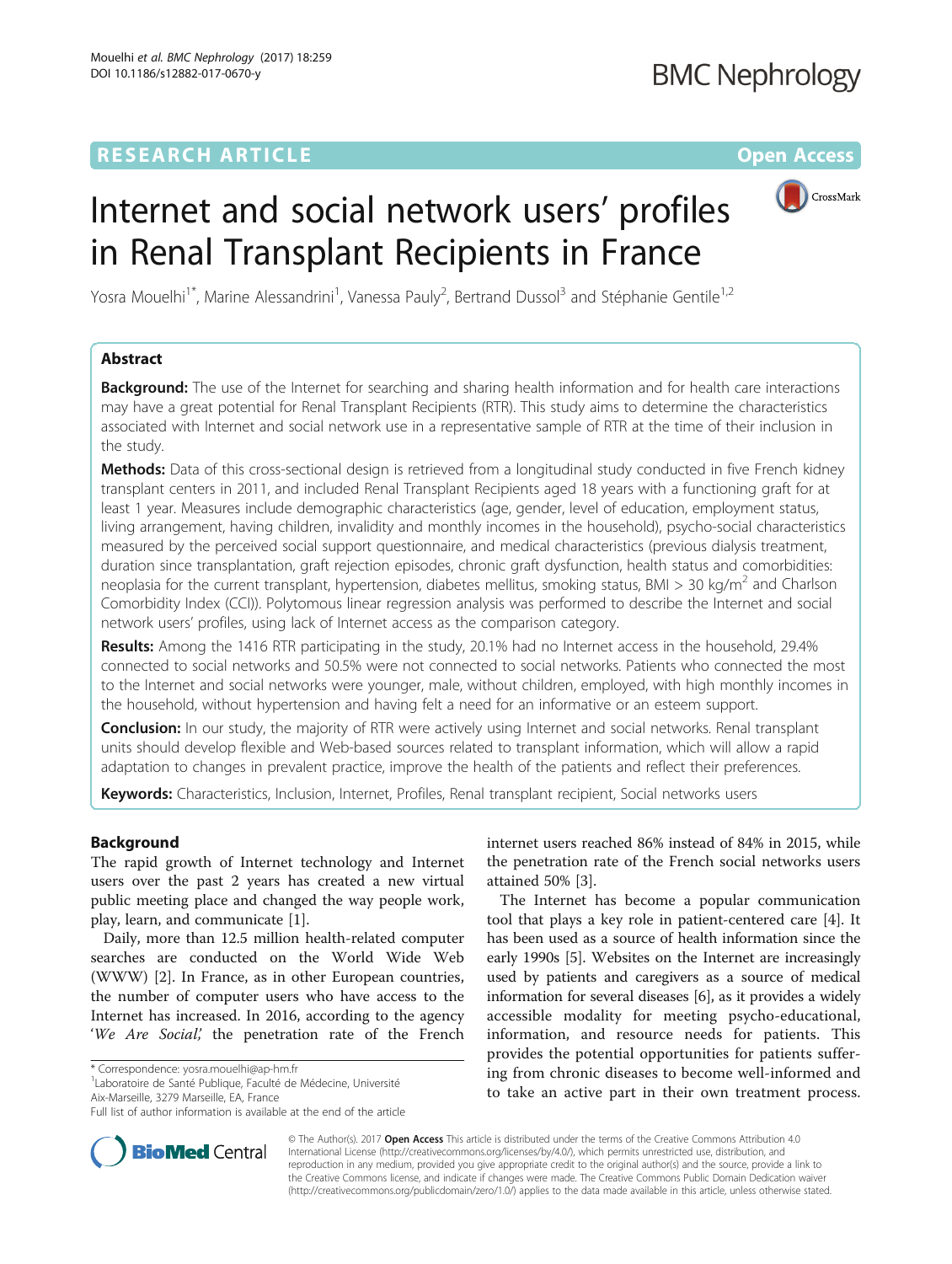Two British surveys have recently shown a gradual increase in public interest in the use of the Internet for health information [[7](#page-6-0), [8](#page-6-0)]. The Pew Research Center's Internet & American Life Project describes that 53% of smartphone owners have used their phone to look for medical information [\[9\]](#page-6-0).

Furthermore, the use of the Internet for health care interactions may represent a necessity for patients with rare diseases to better manage their complex health needs [[10](#page-6-0)]. Sharing networks for health related information, such as symptoms, treatments, prescriptions, and diet related information, could thus be beneficial for individuals and their social networks [[6](#page-6-0), [11](#page-6-0)]. Indeed, patients with serious illnesses can learn from other individuals with similar conditions by connecting through the Internet. Fox and Jones have found that 41% of e-patients have read someone else's experience or commentary about their health on a Web-based news group, website, or blog [[12](#page-6-0)]. According to recent Pew Internet report, about 23% of Internet users in the US have followed their friend's personal health experience in the past year, with a 3% increase compared to 2010 [[13](#page-6-0)]. A recent survey among Italian families of patients with rare diseases showed that parents frequently participate in forums and online communities, where they mostly share information about their child's disease [[14](#page-6-0)]. Other surveys have also shown that sharing health related knowledge online has become an important habit among people [\[15, 16](#page-6-0)].

Because of the complexity of renal transplantation, its risks and attendant ethical considerations, providing new opportunities, establishing guidelines and opening ongoing access to information are essential for patients' understanding after transplantation as a potential psychosocial intervention.

In this context, five French kidney centers were interested to analyze the profiles and the ways in which patients use this technology for social support after renal transplantation. This paper aims to determine the characteristics associated with Internet and social network use in a representative sample of Renal Transplant Recipient (RTR). Furthermore, the outcomes could be used in making strategies for the patients to develop Internet sources and to support patient management in the modern era of E-technology.

# Methods

#### Study design

Data of this cross-sectional design is retrieved from a longitudinal study conducted in five French kidney transplant centers in 2011, and included all RTR aged 18 years with a functioning graft for at least 1 year. This report analyzes only data of inclusion.

# Data collection and measures

At the time of inclusion, data were collected directly from self-administered questionnaires completed by patients agreeing to participate, including demographic, psycho-social and medical characteristics.

The dependent variable was Internet status. Three categories of Internet status were analyzed: no Internet access, Internet access without social networks use and Internet access with social network use.

Concerning the independent variables, only the following characteristics were analyzed in this report:

 $\geq$  Demographic characteristics: Age, gender, level of education, employment status (unemployed versus employed), living arrangement (living alone versus other status), having children, invalidity and monthly incomes in the household.

 $\triangleright$  Psycho-social characteristics: measured by the perceived social support questionnaire [[17](#page-6-0)] composed of four main subscales: esteem, financial, informative and emotional supports.

➢ Medical characteristics: previous dialysis treatment (before transplantation), duration since transplantation, graft rejection episodes (none versus one at least), chronic graft dysfunction, health status and comorbidities: neoplasia for the current transplant, hypertension, diabetes mellitus, smoking status,  $BMI > 30$  kg/m<sup>2</sup> and Charlson Comorbidity Index (CCI).

#### Ethics approval and consent to participate

The study methodology was approved by the local Institutional Review Board: "Comité Consultatif sur le Traitement de l'Information en matière de Recherche dans le domaine de la santé" (CCTIRS) n°12–726 and the "Commission Nationale de l'Informatique et des Libertés" (CNIL) n°1,639,707, thus ensuring the confidentiality of all the collected information. All patients agreeing to participate signed a written informed consent before their inclusion in the study.

#### Data analysis

Data were analyzed on SPSS® Statistics 20 software and included both descriptive and multivariate analyses.

First, to compare the three groups (no Internet access, Internet access with or without social network use) according to the different characteristics, we used Student test for quantitative variables and chi-square test for categorical ones.

Then, to determine characteristics associated with the use of internet and social networks (the dependent variable, categorical with 3 categories), we performed the Polytomous Logistic Regression model (PLR) [\[18\]](#page-6-0), using no Internet access as the comparison category. We introduced all the variables into the multivariate model with a  $p$ -value <0.20 in the univariate model, then we performed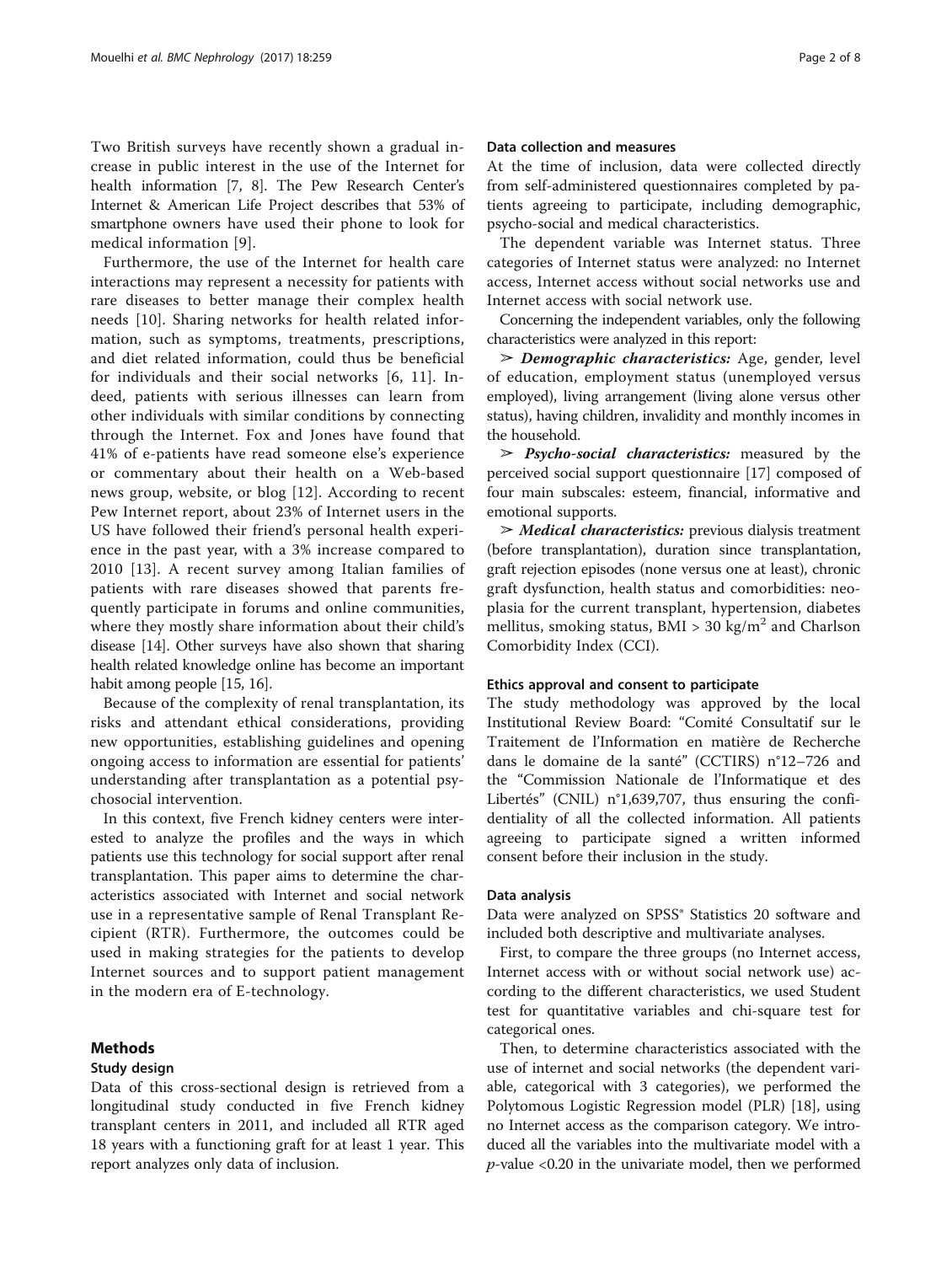a backward elimination procedure with the purpose of conserving only the variables with  $p$ -value  $< 0.05$  in the final model. The adjusted odd ratio (OR) values with their 95% confidence interval were performed.

# Results

# Description of Internet statuses

Among the 1416 RTR participating in the study, 20.1%  $(n = 285)$  had no Internet access in the household at the time of inclusion and nearly 80% ( $n = 1131$ ) of RTR had access to the Internet. Among them, 29.4%  $(n = 417)$  connected to social networks while 50.5%  $(n = 714)$  did not.

Table [1](#page-3-0) shows the univariate analysis. The variables that presented a statistically significant association  $(p < 0.05)$  with Internet access and social network use were: younger age  $(47.2 \pm 13.6 \text{ years})$ , male gender (58%), employment status (59.4%), living alone (75.1%), having children (63.9%), high monthly incomes in the household (34.2%), having felt a need for an esteem support (65.9%), having felt a need for an informative support (57.9%), without one acute rejection (79.1%), without neoplasia (86.3%), without diabetes mellitus (85.6%), non-smoking patients (79.7%), with hypertension (72.4%) and Charlson Comorbidity Index between 1 and 2 comorbidities (41.7%) (Table [1](#page-3-0)).

#### Characteristics associated with internet and social network use

The polytomous logistic regression model was used to determine the characteristics associated with Internet and social network use.

The reference category in the model was "no Internet access" ( $n = 285$ ), provided in Table [2.](#page-4-0) We compared this category to patients with Internet access and social network use ( $n = 417$ ) and to patients without social network use ( $n = 714$ ). The variables in the model included demographic, psycho-social and medical variables.

# Characteristics associated with internet access without social network use

There were 714 RTR who reported that they had access to the Internet but without social network use. Compared to participants without Internet access, factors significantly associated with this category were: male gender, having no children, employed status, high monthly incomes in the household (>4400  $\epsilon$ ), having felt a need for an informative support and a high score of the Charlson comorbidity Index.

# Characteristics associated with internet access and social network use

Social network use characterized 417 participants in the study. Compared to patients without Internet access,

### **Discussion**

This report analyzes the characteristics of the participants using both the Internet and social networks in a representative sample of 1416 Renal Transplant Recipients (RTR). To our knowledge, there is no study which analyzed the profile of Internet and social network users after renal transplantation, and few studies were carried out in chronic diseases.

Our results showed that Internet is a popular source used by the majority of RTR (79.9%). This was in accordance with a survey from Scotland which showed that 87% of kidney-transplanted patients had access to the Internet [[19\]](#page-6-0). Moreover, nearly 30% of our patients connected to social networks. Several studies showed that social networks are popular among people affected with chronic diseases, as they provide support in chronic diseases, especially with Facebook and blogs [[20](#page-6-0)–[22](#page-6-0)].

In accordance with literature [\[19](#page-6-0), [23](#page-6-0), [24](#page-6-0)], younger age, male gender, having no children, employment status and high monthly incomes in the household, were associated with Internet access and social network use. However, a recent study found that females use Internet the most [[25](#page-6-0)].

Our results also showed that there is a relationship between social support, Internet and social networks. Patients which needed an informative support had the most access to the Internet. This result was in accordance with the Scottish survey: among the 87% of RTR having access to the Internet, 70% used it for seeking health information and 90% looked up information on transplantation [[19\]](#page-6-0). It is possible that Internet may allow those patients to easily seek information about their transplant and to be involved in their own health care. Furthermore, in our study, patients which needed an esteem support used social networks the most. Indeed, Coiera E [[26\]](#page-6-0) indicated that social networks can directly support disease management by creating online spaces, which give more confidence to patients and encourage them to interact with clinicians and share experiences with other patients. For example, cancer patients use Twitter to discuss treatments and provide psychological support [\[27\]](#page-6-0) and online engagement seems to correlate with lower levels of self-reported stress and depression [\[28](#page-6-0)]. Hwang et al. [[29](#page-6-0)] reported that encouragement and shared experience were important social support features of social media sites.

Moreover, RTR with several comorbidities connected the most to the Internet and social networks. It is possible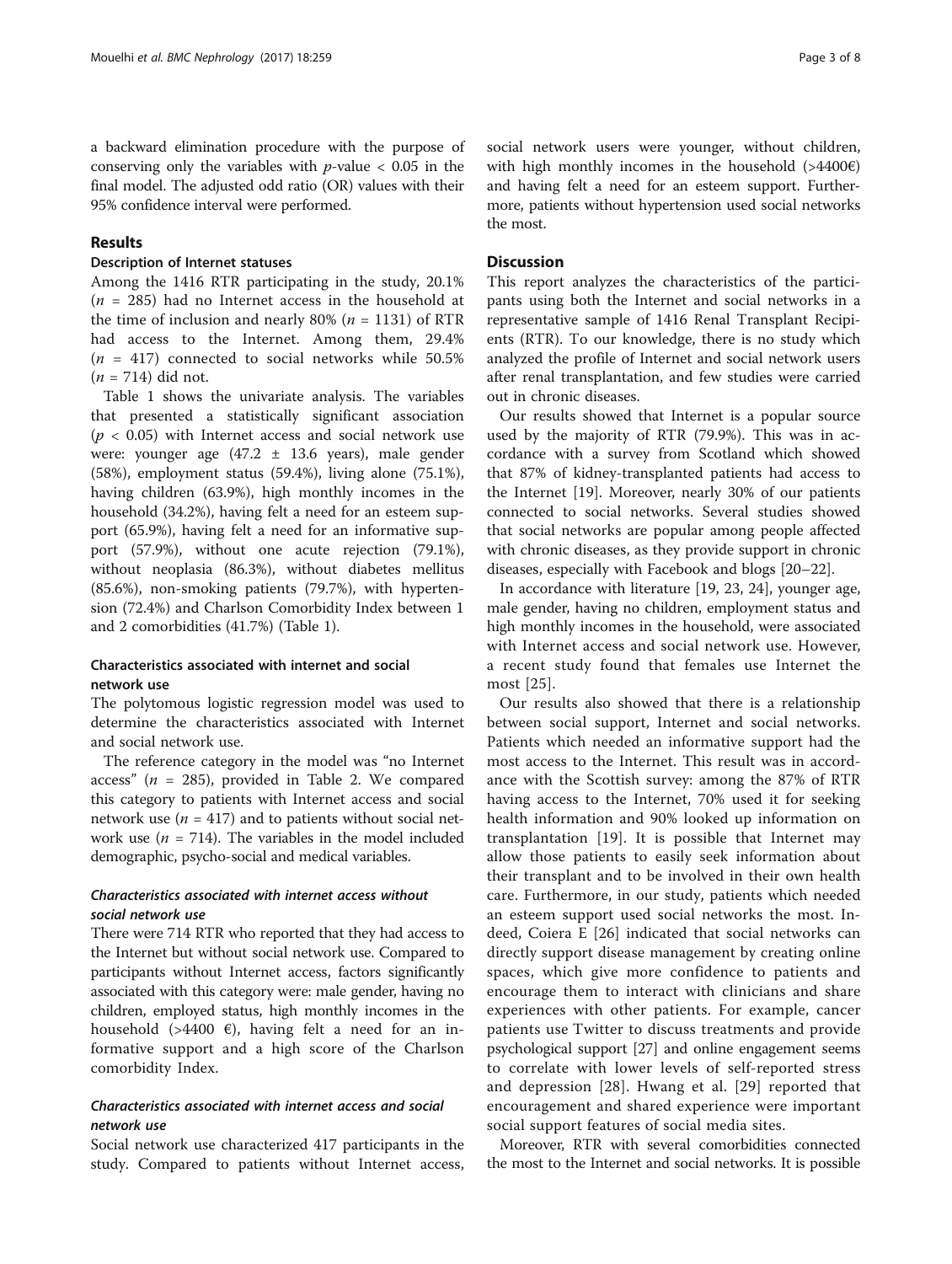|                                          | No Internet access<br>$(n = 285)$             | Internet access without social<br>network use ( $n = 714$ ) | Internet access with social<br>network use ( $n = 417$ ) | Total           | P univariate |
|------------------------------------------|-----------------------------------------------|-------------------------------------------------------------|----------------------------------------------------------|-----------------|--------------|
| Demographic characteristics              |                                               |                                                             |                                                          |                 |              |
| Age                                      |                                               |                                                             |                                                          |                 |              |
| Mean $\pm$ SD <sup>a</sup>               | $62.7 \pm 10.6$                               | $57.7 \pm 11.2$                                             | $47.2 \pm 13.6$                                          | $55.6 \pm 13.2$ | < 0.001      |
| Range                                    | $20.5 - 85.9$                                 | $23.5 - 83.5$                                               | 18.8-78.9                                                | 18.8-85.9       |              |
| Gender                                   |                                               |                                                             |                                                          |                 |              |
| Male                                     | 161 (56.5)                                    | 465 (65.1)                                                  | 242 (58.0)                                               | 868 (61.3)      | 0.01         |
| Female                                   | 124 (43.5)                                    | 249 (34.9)                                                  | 175 (42.0)                                               | 548 (38.7)      |              |
| Employment status                        |                                               |                                                             |                                                          |                 |              |
| Unemployed                               | 256 (89.8)                                    | 444 (62.2)                                                  | 169 (40.6)                                               | 869 (61.4)      | < 0.001      |
| Employed                                 | 29 (10.2)                                     | 270 (37.8)                                                  | 247 (59.4)                                               | 546 (38.6)      |              |
| Living arrangement                       |                                               |                                                             |                                                          |                 |              |
| Alone                                    | 192 (67.6)                                    | 587 (82.2)                                                  | 313 (75.1)                                               | 1092 (77.2)     | < 0.001      |
| Not alone                                | 92 (32.4)                                     | 127 (17.8)                                                  | 104 (24.9)                                               | 323 (22.8)      |              |
| Children                                 |                                               |                                                             |                                                          |                 |              |
| No children                              | 84 (29.7)                                     | 155 (21.8)                                                  | 150 (36.1)                                               | 389 (27.6)      | < 0.001      |
| Having children                          | 199 (70.3)                                    | 557 (78.2)                                                  | 266 (63.9)                                               | 1022 (72.4)     |              |
| Monthly incomes $(\epsilon)$             |                                               |                                                             |                                                          |                 |              |
| <739                                     | 40 (15.4)                                     | 38 5.6)                                                     | 22(5.6)                                                  | 100(7.5)        | < 0.001      |
| 740-1200                                 | 89 (34.4)                                     | 94 (13.8)                                                   | 72 (18.4)                                                | 255 (19.2)      |              |
| 1201-2200                                | 89 (34.4)                                     | 204 (30.0)                                                  | 123 (31.4)                                               | 416 (31.3)      |              |
| 2201-4400                                | 33 (12.7)                                     | 257 (37.8)                                                  | 134 (34.2)                                               | 424 (31.9)      |              |
| >4000                                    | 8(3.1)                                        | 87 (12.8)                                                   | 41 (10.5)                                                | 136 (10.2)      |              |
| Perceived social support                 |                                               |                                                             |                                                          |                 |              |
| Having felt a need for an esteem support |                                               |                                                             |                                                          |                 |              |
| No                                       | 129 (45.4)                                    | 280 (39.2)                                                  | 142 (34.1)                                               | 551 (38.9)      | 0.01         |
| Yes                                      | 155 (54.6)                                    | 434 (60.8)                                                  | 275 (65.9)                                               | 864 (61.1)      |              |
|                                          | Having felt a need for an informative support |                                                             |                                                          |                 |              |
| No                                       | 193 (68.0)                                    | 420 (59.1)                                                  | 241 (57.9)                                               | 854 (60.5)      | 0.01         |
| Yes                                      | 91 (32.0)                                     | 291 (40.9)                                                  | 175 (42.1)                                               | 557 (39.5)      |              |
| Medical characteristics                  |                                               |                                                             |                                                          |                 |              |
| At least one acute rejection episode     |                                               |                                                             |                                                          |                 |              |
| N <sub>O</sub>                           | 238 (86.5)                                    | 614 (87.3)                                                  | 321 (79.1)                                               | 1173 (84.8)     | 0.001        |
| Yes                                      | 37 (13.5)                                     | 89 (12.7)                                                   | 85 (20.9)                                                | 211 (15.2)      |              |
| Health status and comorbidities          |                                               |                                                             |                                                          |                 |              |
| Neoplasia                                |                                               |                                                             |                                                          |                 |              |
| No                                       | 208 (75.6)                                    | 540 (76.9)                                                  | 354 (86.3)                                               | 1102 (79.5)     | < 0.001      |
| Yes                                      | 67(24.4)                                      | 162 (23.1)                                                  | 56 (13.7)                                                | 285 (20.5)      |              |
| Hypertension                             |                                               |                                                             |                                                          |                 |              |
| No                                       | 29 (10.5)                                     | 112 (15.9)                                                  | 113 (27.6)                                               | 254 (18.3)      | < 0.001      |
| Yes                                      | 248 (89.5)                                    | 592 (84.1)                                                  | 297 (72.4)                                               | 1137 (81.7)     |              |
| Diabetes mellitus                        |                                               |                                                             |                                                          |                 |              |
| $N\!o$                                   | 203 (73.3)                                    | 583 (82.8)                                                  | 351 (85.6)                                               | 1137 (81.7)     | < 0.001      |
| Yes                                      | 74 (26.7)                                     | 121 (17.2)                                                  | 59 (14.4)                                                | 254 (18.3)      |              |

<span id="page-3-0"></span>**Table 1** Patients characteristics by Internet Status  $(N - 1416)$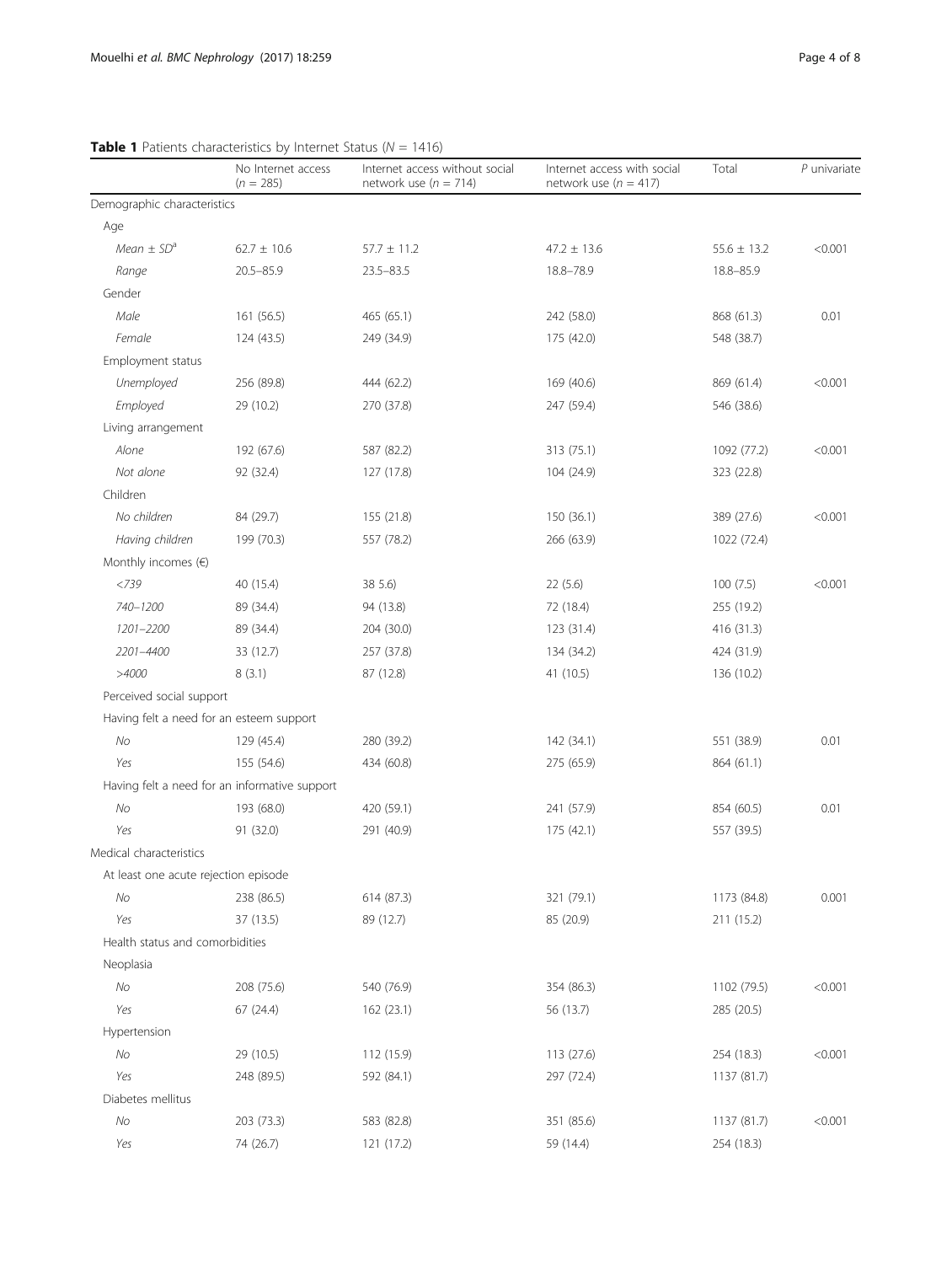| 1–2 comorbidities          | 23(8.1)    | 141 (19.7) | 174 (41.7) | 338 (23.9)  | < 0.001 |
|----------------------------|------------|------------|------------|-------------|---------|
| Charlson Comorbidity Index |            |            |            |             |         |
|                            |            |            |            |             |         |
| Yes                        | 31 (11.5)  | 89 (13.0)  | 82 (20.3)  | 202 (14.9)  |         |
| No                         | 239 (88.5) | 597 (87.0) | 322 (79.7) | 1158 (85.1) | 0.001   |
| Smoking patients           |            |            |            |             |         |

<span id="page-4-0"></span>**Table 1** Patients characteristics by Internet Status ( $N = 1416$ ) (Continued)

Percentage in column, <sup>a</sup>SD Standard Deviation

that these patients use Internet to compensate for a lack of information from the healthcare system. For patients who have difficulties understanding information provided by physicians, the Internet may be a useful complement for secondary prevention, especially to better understand health problems or to enhance therapeutic compliance [[30](#page-6-0)]. In contrast, patients with hypertension connected less to social networks, which suggests a higher awareness for them. Several studies have shown that a worse social network leads to higher blood pressure levels [[31](#page-6-0), [32\]](#page-6-0); a systematic review affiliated with Mayo Clinic has even recommended that the lack of social network use is a risk

factor for subsequent morbidity and mortality after a Myocardial Infarction [\[33\]](#page-6-0).

Consequently, our findings suggest that RTR may need more psychological interventions aiming to provide information about their medical care. It is possible that patients after renal transplantation are continuously faced with adaptive tasks [[34](#page-6-0)], which explains that the availability of social support from the personal network could be one of the factors supporting an individual's adjustment to a chronic disease [[35, 36](#page-6-0)]. This could help them to deal with their transplant and reduce several mental problems such as stress and anxiety.

Table 2 Polytomous logistic regression: characteristics associated with Internet and social network status (reference: no Internet access)

| Variables                                                 | Internet access without social network use ( $n = 714$ )<br>Versus no Internet access ( $n = 285$ ) |         | Internet access with social network use ( $n = 417$ )<br>Versus no Internet access ( $n = 285$ ) |         |
|-----------------------------------------------------------|-----------------------------------------------------------------------------------------------------|---------|--------------------------------------------------------------------------------------------------|---------|
|                                                           | Adjusted OR* (95% CI*)                                                                              | P       | Adjusted OR* (95% CI*)                                                                           | P       |
| Age                                                       | $0.9$ $[0.9;1.01]$                                                                                  | 0.06    | $0.8$ [0.8;0.9]                                                                                  | < 0.001 |
| Gender (Reference = female)                               |                                                                                                     |         |                                                                                                  |         |
| Male                                                      | 1.4 [1,03-2,02]                                                                                     | 0.04    | $1.05$ $[0.7-1.5]$                                                                               | 0.7     |
| Children (Reference = no children)                        |                                                                                                     |         |                                                                                                  |         |
| Having children                                           | $0.5$ [0.3;0.7]                                                                                     | 0.002   | $0.4$ [0.3;0.7]                                                                                  | 0.003   |
| Employment status (Reference = employed)                  |                                                                                                     |         |                                                                                                  |         |
| Unemployed                                                | $0.4$ [0.2;0.6]                                                                                     | 0.001   | $0.3$ [0.2;0.6]                                                                                  | < 0.001 |
| Monthly incomes (Reference= >4400 $\in$ )                 |                                                                                                     |         |                                                                                                  |         |
| <739                                                      | $0.08$ $[0.03;0.2]$                                                                                 | < 0.001 | $0.05$ $[0.01;0.1]$                                                                              | < 0.001 |
| 740-1200                                                  | $0.1$ $[0.04;0.2]$                                                                                  | < 0.001 | 0.08 [0.03;0.2]                                                                                  | < 0.001 |
| 1201-2200                                                 | $0.2$ [0.1;0.5]                                                                                     | 0.001   | $0.2$ [0.08;0.5]                                                                                 | 0.001   |
| 2201-4400                                                 | $0.7$ [0.3;1.7]                                                                                     | 0.4     | $0.7$ $[0.2;1.9]$                                                                                | 0.5     |
| Esteem support (Reference = yes)                          |                                                                                                     |         |                                                                                                  |         |
| <b>No</b>                                                 | $0.9$ [0.6;1.3]                                                                                     | 0.6     | $0.6$ [0.3;0.9]                                                                                  | 0.04    |
| Informative support (Reference = yes)                     |                                                                                                     |         |                                                                                                  |         |
| <b>No</b>                                                 | $0.6$ [0.4;0.9]                                                                                     | 0.04    | $0.9$ [0.5;1.4]                                                                                  | 0.6     |
| Hypertension (Reference = yes)                            |                                                                                                     |         |                                                                                                  |         |
| No                                                        | $1.5$ [0.9;2.6]                                                                                     | 0.08    | $2.1$ [1.1;3.6]                                                                                  | 0.009   |
| Charlson Comorbidity Index (Reference= > 5 comorbidities) |                                                                                                     |         |                                                                                                  |         |
| 1-2 comorbidities                                         | $0.2$ [1.06;5.3]                                                                                    | 0.03    | $0.9$ $[0.3;2.1]$                                                                                | 0.8     |
| 3-4 comorbidities                                         | $1.7$ [1.1;2.6]                                                                                     | 0.01    | $1.2$ [0.7;2.01]                                                                                 | 0.4     |

Abbreviations: Reference No Internet access, \*OR Odds Ratio, \*CI Confidence Interval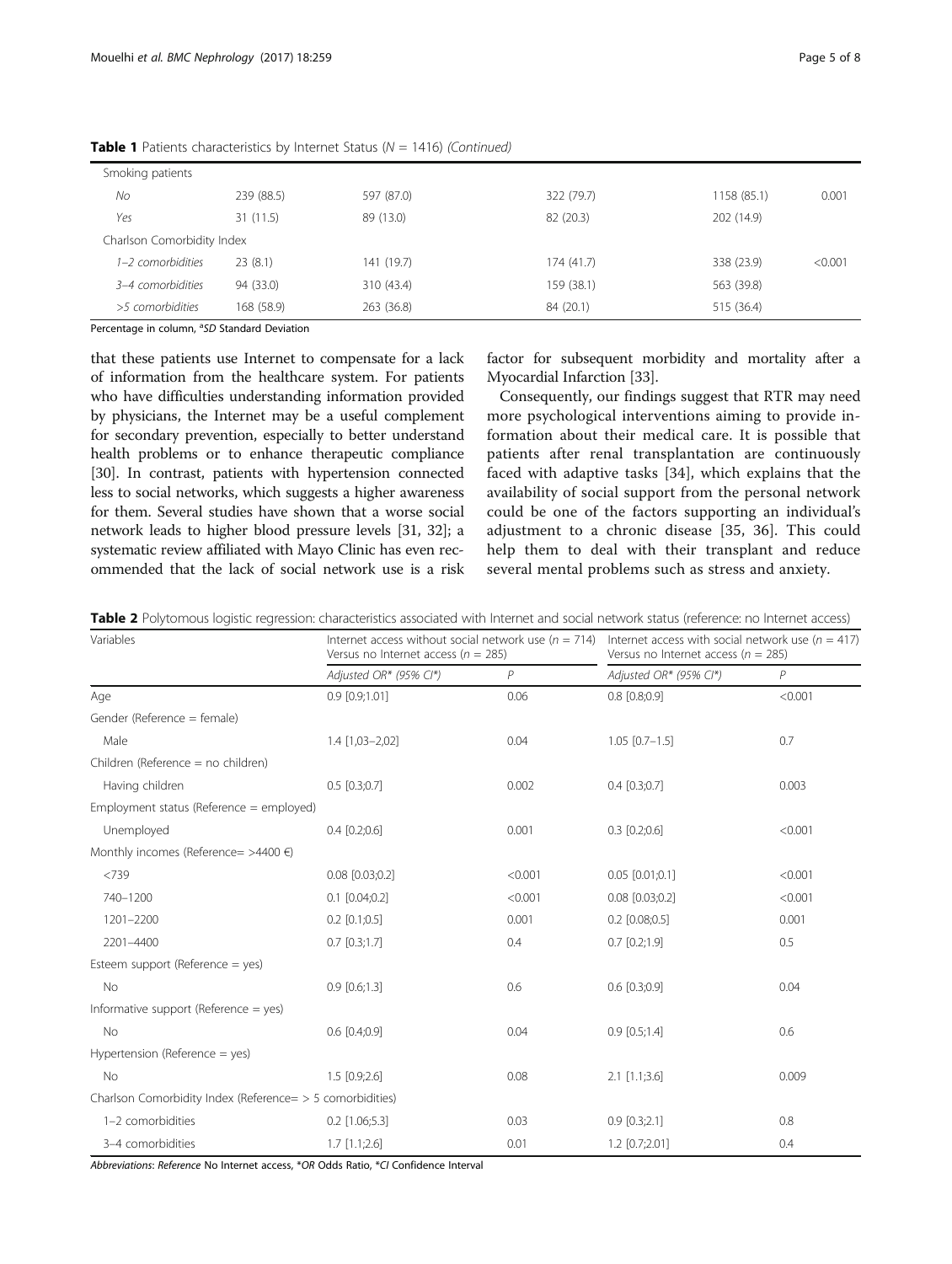The Internet and social media, in recent years, have significantly changed the health communication landscape, according to their accessibility, speed and anonymity [[11, 37](#page-6-0)]. They have rapidly become an important source of health information, public education, organizational promotion, patient care, patient education and advocacy regarding public health issues [\[38\]](#page-6-0).

Several recent studies showed that Internet interventions are effective for improving health care and widening access to health information to various population groups, regardless of age, education, race or ethnicity, and locality, compared to traditional communication methods [\[38](#page-6-0)–[41\]](#page-7-0). A review of 24 randomized studies found that Internet-based interventions that combine health information with social, decision, or behavior change support, has significantly changed patient knowledge, perceived social support, key behavioral and clinical outcomes compared to non-web-based control programs [\[42\]](#page-7-0). Other studies have shown that electronic communication may improve patient satisfaction by increasing the time spent communicating with and having questions answered by their physicians [\[38\]](#page-6-0). A survey of patients found that 56% of them wanted their health care professionals to use social media for appointments, diagnostic test results, and for answering general questions [\[43\]](#page-7-0). Patients who did not use Internet and social networks said they would start using them if they could connect with their health care provider.

Social media can also improve patients' access to health care information and other educational resources [[44](#page-7-0)], they can join virtual communities and connect with others affected by similar conditions. For example, the social networking site PatientsLikeMe provides a way for patients to access information, suggestions, and support from other people who are suffering from the same disease or condition. Facebook groups also frequently focus on specific health conditions and actively engage in peer-to-peer support for individuals [[11](#page-6-0)].

Furthermore, social media can provide health care professionals with tools to share information, debate health care policy and practice issues, share cases and ideas and to consult colleagues regarding patient issues [[37,](#page-6-0) [45](#page-7-0), [46](#page-7-0)]. These professionals also use social media, including Twitter and Facebook, to enhance communication with patients [[45](#page-7-0), [47\]](#page-7-0). Househ M [[46](#page-7-0)] found that physicians have begun to develop an interest in interacting with patients online, with the purpose of providing patient education and health monitoring, and encouraging behavioral changes and drug adherence, with the hope that these efforts will lead to "better education, increased compliance, and better outcomes".

In addition to their efficacy, one of the most commonly cited reasons to implement Internet and social media interventions is reducing health services and delivery costs [[48](#page-7-0)]. The ability to access health information at home may reduce the cost of having to travel to and from a health care service. Few studies have examined issues related to cost of Internet-based interventions and comparing them to costs for traditional delivery mechanisms. They concluded that the Internet-based programs were more cost-efficacious than face-to-face treatments delivered by a therapist [\[49](#page-7-0)–[51\]](#page-7-0).

Although the cost-efficacy of Internet and social media for health information have been established, it is becoming difficult to distinguish which resources or websites are accurate or appropriate for patients [[52](#page-7-0)]. The main limitation of health information found on social media and other online sources is the lack of quality and reliability. Authors found that social media sites for medical information are often unknown or identified by limited information. Studies about liver and kidney transplants have shown that the educational material available on the Internet is of poor quality and requires rigorous input from health care professionals [\[53](#page-7-0)–[55](#page-7-0)], and none of the Internet tools has proven credibility to reliably judge transplant Web sites [\[56\]](#page-7-0).

# Conclusion

In this study, we found that patients after renal transplantation actively use the Internet and social networks. By opening authenticated Websites and blogs related to those patients, nephrologists can recommend them to their patients, which can help the latter to improve their healthcare and to save time. This constructive contribution by nephrologists may lead to a more efficient use of social media. Renal transplant units should develop flexible and Web-based sources related to transplant information, which will allow a rapid adaptation to changes in prevalent practice, improve the health of the patients and reflect their preferences.

# Abbreviations

BMI: Body mass index; CCI: Charlson comorbidity index; CI: Confidence interval; CKD: Chronic kidney disease; OR: Odds ratio; PLR: Polytomous linear regression; RTR: Renal transplant recipient; SD: Standard deviation

#### Acknowledgements

The authors would like to thank patients, nephrologists and clinical technicians for their participation.

#### Funding

This study is integrated in a research program funded by: Direction Générale de l'Offre de Soins, Ministère des affaires sociales et de la santé, for study design and data collection. Authors declare that they have no conflicts of interest regarding this funding source. Analysis, interpretation of data and writing of the manuscript were not associated with any funding.

#### Availability of data and materials

All data generated or analyzed during this study are included in this article. The datasets of this study are not publicly available at present. As it is a longitudinal study, all data are under analysis for the publication of other articles/studies, but they can be provided by the corresponding author upon reasonable request.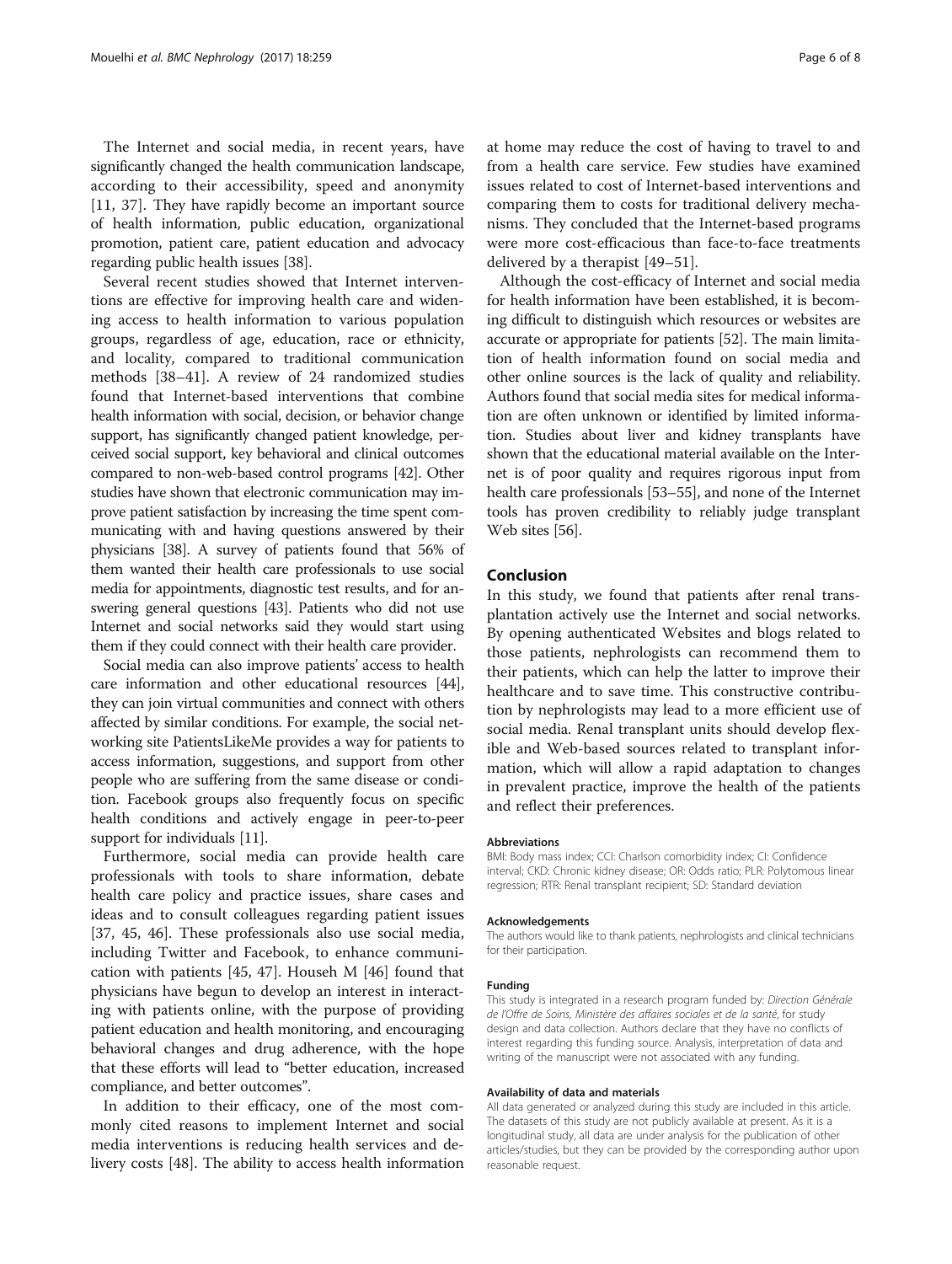#### <span id="page-6-0"></span>Authors' contributions

YM performed statistical analysis, analyzed and interpreted the data and drafted the manuscript; SG conceived the study and its design, coordinated the data management, interpreted the data and revised the manuscript critically; MA has been involved in interpreting the data, drafting the manuscript and has given final approval of the version to be published.; VP participated in the statistical analysis; BD participated in the conception and the design of the study, contributed to the interpretation of data, has been involved in revising the manuscript critically and has given final approval of the version to be published. All authors read and approved the final manuscript.

#### Ethics approval and consent to participate

The study methodology was approved by the local Institutional Review Board: "Comité Consultatif sur le Traitement de l'Information en matière de Recherche dans le domaine de la santé" (CCTIRS) n°12–726 and the "Commission Nationale de l'Informatique et des Libertés" (CNIL) n°1,639,707, thus ensuring the confidentiality of all the collected information. All patients agreeing to participate signed a written informed consent before their inclusion in the study.

#### Consent for publication

Not applicable.

#### Competing interests

The authors declare that they have no competing interests.

# Publisher's Note

Springer Nature remains neutral with regard to jurisdictional claims in published maps and institutional affiliations.

#### Author details

<sup>1</sup> Laboratoire de Santé Publique, Faculté de Médecine, Université Aix-Marseille, 3279 Marseille, EA, France. <sup>2</sup>Service Santé Publique et Information Médicale, CHU Marseille, Marseille, France. <sup>3</sup>Centre de Néphrologie et de Transplantation Rénale, CHU Marseille, Marseille, France.

#### Received: 22 November 2016 Accepted: 19 July 2017 Published online: 03 August 2017

#### References

- 1. Soetikno RM, Mrad R, Pao V, Lenert LA. Quality-of-life research on the internet: feasibility and potential biases in patients with ulcerative colitis. J Am Med Inform Assoc. 1997;4(6):426–35.
- 2. Eysenbach G. The impact of the internet on cancer outcomes. CA Cancer J Clin. 2003;53:356–71. doi[:10.3322/canjclin.53.6.356](http://dx.doi.org/10.3322/canjclin.53.6.356).
- 3. We are social.<http://wearesocial.com/fr/>.
- 4. Snyder CF, Wu AW, Miller RS, et al. The role of informatics in promoting patient-centered care. Cancer J. 2011;17(4):211–8. doi:[10.1097/PPO.](http://dx.doi.org/10.1097/PPO.0b013e318225ff89) [0b013e318225ff89.](http://dx.doi.org/10.1097/PPO.0b013e318225ff89)
- 5. Millman A, Lee N, Kealy K. ABC of medical computing. The internet. BMJ. 1995; 311(7002):440–443.
- 6. Grajales FJ, Sheps S, Ho K, et al. Social media: a review and tutorial of applications in medicine and health care. J Med Internet Res. 2014;16(2):e13.
- Fox S. Most Internet users start at a search engine when looking for health information online. Very few check the source and date of the information they find. In: PEW/Internet and American Life Project. 2006. [http://www.](http://www.pewinternet.org/~/media/Files/Reports/2006/PIP_Online_Health_2006.pdf.pdf) [pewinternet.org/~/media/Files/Reports/2006/PIP\\_Online\\_Health\\_2006.pdf.](http://www.pewinternet.org/~/media/Files/Reports/2006/PIP_Online_Health_2006.pdf.pdf) [pdf](http://www.pewinternet.org/~/media/Files/Reports/2006/PIP_Online_Health_2006.pdf.pdf). Accessed 16 Jan 2012.
- 8. Dutton WH, Di Gennaro C, Millwood Hargrave A. Oxford Internet Survey 2005 Report: The Internet in Britain. In: Oxford Internet Institute, University of Oxford. Oxford Internet Surveys. 2012. [http://microsites.oii.ox.ac.uk/oxis/](http://microsites.oii.ox.ac.uk/oxis/publications) [publications](http://microsites.oii.ox.ac.uk/oxis/publications). Accessed 16 Jan 2012.
- Fox S, Duggan M. Internet & Technology. In: Pew Research Center's Internet & American Life Project. Washington, DC: 2012.
- 10. Ayme S, Kole A, Groft S. Empowerment of patients: lessons from the rare diseases community. Lancet. 2008;371(9629):2048–51. doi[:10.1016/S0140-](http://dx.doi.org/10.1016/S0140-6736(08)60875-2) [6736\(08\)60875-2](http://dx.doi.org/10.1016/S0140-6736(08)60875-2).
- 11. Ventola CL. Social media and health care professionals: benefits, risks, and best practices. Pharmacol Ther. 2014;39(7):491–520.
- 12. Fox S, Jones S. The Social Life of Health Information. In: Pew Research Center. 2009. [http://www.pewinternet.org/2009/06/11/the-social-life-of](http://www.pewinternet.org/2009/06/11/the-social-life-of-health-information)[health-information.](http://www.pewinternet.org/2009/06/11/the-social-life-of-health-information) Accessed 11 Jun 2009.
- 13. Social Media and young adults. Pew Research Center. 2010. [http://www.](http://www.pewinternet.org/2010/02/03/social-media-and-young-adults) [pewinternet.org/2010/02/03/social-media-and-young-adults/.](http://www.pewinternet.org/2010/02/03/social-media-and-young-adults) Accessed 3 Feb 2010.
- Tozzi AE, Mingarelli R, Agricola E, et al. The internet user profile of Italian families of patients with rare diseases: a web survey. Orphanet J Rare Dis. 2013;8:76. doi:[10.1186/1750-1172-8-76.](http://dx.doi.org/10.1186/1750-1172-8-76)
- 15. Noorriati D, Shireen H. Knowledge sharing as a culture among Malaysian online social networking users. Procedia Soc Behav Sci. 2012;50:1043–50.
- 16. Bezweek S, Egbu C. Impact of Information Technology in Facilitating Communication and Collaboration in Libyan. In: Public Sector Organisations. 2010. [http://cibworld.xs4all.nl/dl/publications/w078\\_pub361.pdf#page=157.](http://cibworld.xs4all.nl/dl/publications/w078_pub361.pdf#page=157) Accessed May 2012.
- 17. Bruchon-Schweitzer M, Quintard B. Personality and Illness: Stress, adaptation and adjustment. Ed Dunod. Paris: 2001.
- 18. Yuan, Y. Multiple Imputation Using SAS Software. J Stat Softw. 2011:1–25. [http://www.jstatsoft.org/v45/i06/.](http://www.jstatsoft.org/v45/i06/)
- 19. Hanif F, Read JC, Clancy MJ. A snapshot of renal transplant patients using medical web browsing. Exp Clin Transplant. 2012;10:3.
- 20. Patel R, Chang T, Greysen SR, Chopra V. Social media use in chronic disease: a systematic review and novel taxonomy. Am J Med. 2015;128(12):1335–50. doi[:10.1016/j.amjmed.2015.06.015.](http://dx.doi.org/10.1016/j.amjmed.2015.06.015)
- 21. De la Torre-Diez I, Diaz-Pernas FJ, Anton-Rodriguez M. A content analysis of chronic diseases social groups on Facebook and twitter. Telemed J E Health. 2012;18(6):404–8. doi:[10.1089/tmj.2011.0227.](http://dx.doi.org/10.1089/tmj.2011.0227)
- 22. Bender JL, Jimenez-Marroquin MC, Jadad AR. Seeking support on facebook: a content analysis of breast cancer groups. J Med Internet Res. 2011;13(1): 16. doi[:10.2196/jmir.1560.](http://dx.doi.org/10.2196/jmir.1560)
- 23. Van Uden-Kraan CF, Drossaert CH, et al. Health-related internet use by patients with somatic diseases: frequency of use and characteristics of users. Inform Health Soc Care. 2009;34(1):18–29. doi[:10.1080/17538150902773272.](http://dx.doi.org/10.1080/17538150902773272)
- 24. Ramo DE, Prochaska JJ, Broad reach and targeted recruitment using Facebook for an online survey of young adult substance use. J Med Internet Res. 2012;14(1):e28. doi[:10.2196/jmir.1878](http://dx.doi.org/10.2196/jmir.1878).
- 25. Merolli M, Gray K, Martin-Sanchez F, Lopez-Campos G. Patient-reported outcomes and therapeutic affordances of social media: findings from a global online survey of people with chronic pain. J Med Internet Res. 2015; 17(1):e20. doi:10.2196/jmir.3915./Fox S. Pew Internet & American Life Project. Washington, DC: 2010. [2014-11-17]
- 26. Coiera E. Social networks, social media, and social diseases. BMJ. 2013;346:f3007. doi[:10.1136/bmj.f3007.](http://dx.doi.org/10.1136/bmj.f3007)
- 27. Tsuya A, Sugawara Y, Tanaka A, Narimatsu H. Do cancer patients tweet? Examining the twitter use of cancer patients in Japan. J Med Internet Ress. 2014; 16: e137.
- 28. Beaudoin C, Tao C. Modeling the impact of online cancer resources on supporters of cancer patients. New Media Soc. 2008;10:321–44.
- 29. Hwang KO, Ottenbacher AJ, Green AP, et al. Social support in an internet weight loss community. Int J Med Inform. 2010;79(1):5–13. doi:[10.1016/j.](http://dx.doi.org/10.1016/j.ijmedinf.2009.10.003) [ijmedinf.2009.10.003](http://dx.doi.org/10.1016/j.ijmedinf.2009.10.003).
- 30. Renahy E, Parizot I, et al. Health information seeking on the internet: a double divide? Results from a representative survey in the Paris metropolitan area, France, 2005–2006. BMC Public Health. 2008;8:69.
- 31. Bland SH, Krogh V, Winkelstein W, Trevisan M. Social network and blood pressure: a population study. Psychosom Med. 1991;53:598–607.
- 32. Hanson BS, Isacsson SO, Janzon L, Lindell SE, Rastam L. Social anchorage and blood pressure in elderly men: a population study. J Hypertens. 1988;6:503–10.
- 33. Mookadam F, Arthur HM. Social support and its relationship to morbidity and mortality after acute myocardial infarction: systematic overview. Arch Intern Med. 2004; 26;164(14):1514–1518.
- 34. Anderson RA, Bailey DE, Wu B, et al. Adaptive leadership framework for chronic illness: framing a research agenda for transforming care delivery. ANS Adv Nurs Sci. 2015;38(2):83–95. doi[:10.1097/ANS.0000000000000063](http://dx.doi.org/10.1097/ANS.0000000000000063).
- 35. Carpenter KM, Fowler JM, Maxwell GL, Andersen BL. Direct and buffering effects of social support among gynecologic cancer survivors. Ann Behav Med. 2010;39(1):79–90. doi:[10.1007/s12160-010-9160-1.](http://dx.doi.org/10.1007/s12160-010-9160-1)
- 36. Strom JL, Egede LE. The impact of social support on outcomes in adult patients with type 2 diabetes: a systematic review. Curr Diab Rep. 2012;12(6):769–81. doi:[10.1007/s11892-012-0317-0](http://dx.doi.org/10.1007/s11892-012-0317-0).
- 37. Moorhead SA, Hazlet DE, Harrison L, et al. A new dimension of health care: systemic review of the uses, benefits, and limitations of social media for health care professionals. J Med Internet Res. 2013;15(4):e85.
- 38. Farnan JM, Snyder SL, Worster BK, et al. Online medical professionalism: patient and public relationships: policy statement from the American